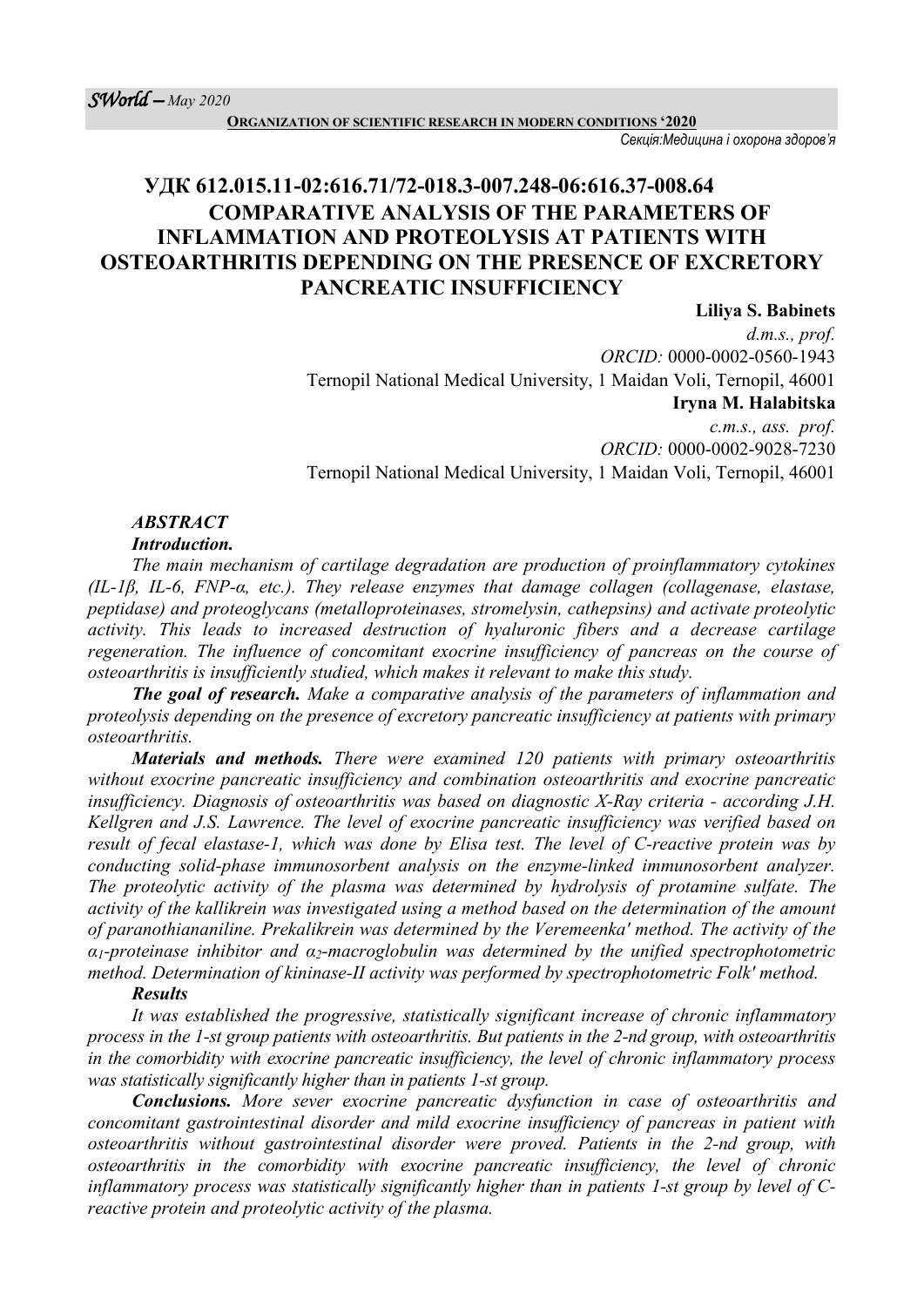*KEY WORDS: osteoarthritis; exocrine pancreatic insufficiency; chronic inflammatory process.*

The excretory insufficiency of pancreas in patients with primary osteoarthritis is formed at the comorbid pathologies and as a result of long-term treatment of osteoarthrosis using the non-steroidal anti-inflammatory drugs, steroids, chondroprotectors and chondrostimulators etc. Inflammation plays significant part in the pathogenesis of osteoarthritis. The main mechanism of cartilage degradation are production of proinflammatory cytokines (IL-1β, IL-6, FNP- $\alpha$ , etc.). They release enzymes that damage collagen (collagenase, elastase, peptidase) and proteoglycans (metalloproteinases, stromelysin, cathepsins) and activate proteolytic activity. This leads to increased destruction of hyaluronic fibers and a decrease cartilage regeneration [1-3].

**The goal of research.** Make a comparative analysis of the parameters of inflammation and proteolysis depending on the presence of excretory pancreatic insufficiency at patients with primary osteoarthritis.

**Materials and methods.** There were examined 58 ambulatory patients with primary osteoarthritis (1-st group) and 62 patients with osteoarthritis in the comorbidity with exocrine pancreatic insufficiency (2-nd group). Average age was  $(51.7\pm3.8)$  year old (from 29 to 75), 72 (60.0 %) women and 48 men (40.0 %). Control group consisted of 30 healthy people.

Excluding criteria: oncological diseases, acute and exacerbation of chronic disease of vital organs, severe diabetes mellitus type 2, diabetes mellitus type 1, gastric and duodenal ulcers, viral hepatitis and cirrhosis, Crohn's disease, ulcerative colitis, cystic fibrosis.

Diagnosis of primary osteoarthritis was determined based on diagnostic criteria, X-Ray stage - according J.H. Kellgren and J.S. Lawrence.

Degree of exocrine pancreatic insufficiency was verified based on result of fecal elastase-1, which was done by Elisa test.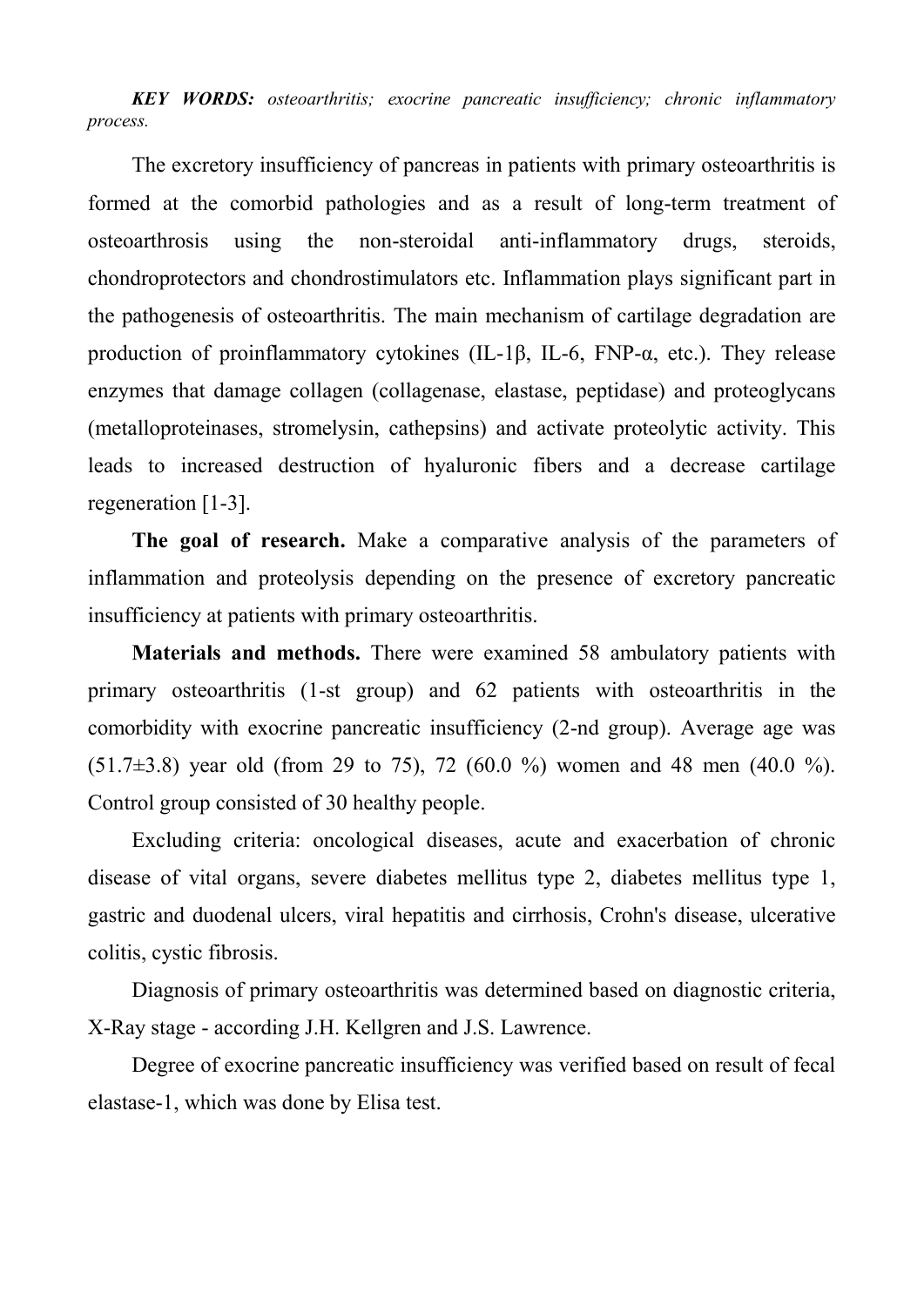The level of C-reactive protein was determined by using a kit from the company DAI (USA) by conducting solid-phase immunosorbent analysis on the enzyme-linked immunosorbent analyzer.

The proteolytic activity of the plasma was determined by hydrolysis of protamine sulfate. The activity of the kallikrein was investigated using a method based on the determination of the amount of paranothiananiline. Prekalikrein was determined by the Veremeenka' method. The activity of the  $\alpha_1$ -proteinase inhibitor and  $\alpha_2$ -macroglobulin was determined by the unified spectrophotometric method. Determination of kininase-II activity was performed by spectrophotometric Folk' method.

The statistical processing of the results was used on an Intel Pentium Core Duo PC to use the single- and multi-factor dispersion packages (Microsoft Office 2010, Microsoft Exsel Stadia 6.1 / Professor Statistica, XLSTAT-Pro for MS Excel, Statistical Social Sciences) packages. The average choice of quantitative indicators is indeed in M±m, where M is the arithmetic mean and m is its error. Parametric and non-parametric methods existed to test the statistical hypotheses. The parametric method used the Student's t test (t-test). As for the sets, they were known from "normal", when nonparametric tests were used: for comparison of two independent samples of Mann-Whitney U-criterion, for the control of dynamic cases they used the Wilkocson group (W-criterion). When testing statistical hypotheses, the null hypothesis is rejected by statistical signs (p) less than 0.05. The presence and likelihood of expansion between the sample mean-large independence of the samples was evaluated for the use of a non-parametric analogue of the dispersion state, pointing to Krukal-Wallis middle-ranked, considering the submission, posting Dunn. The analysis implemented two features in the presence of a normal distribution, evaluated the results of the correlation results by Pearson (r), at the separation other than normal, used non-parametric method of rank correlation for the range by Spirmen (R). Separate likelihood indicators that exceed the effectiveness of correspondence align the calculated coefficients with critical metrics (being in power, with most potential correlations and free power).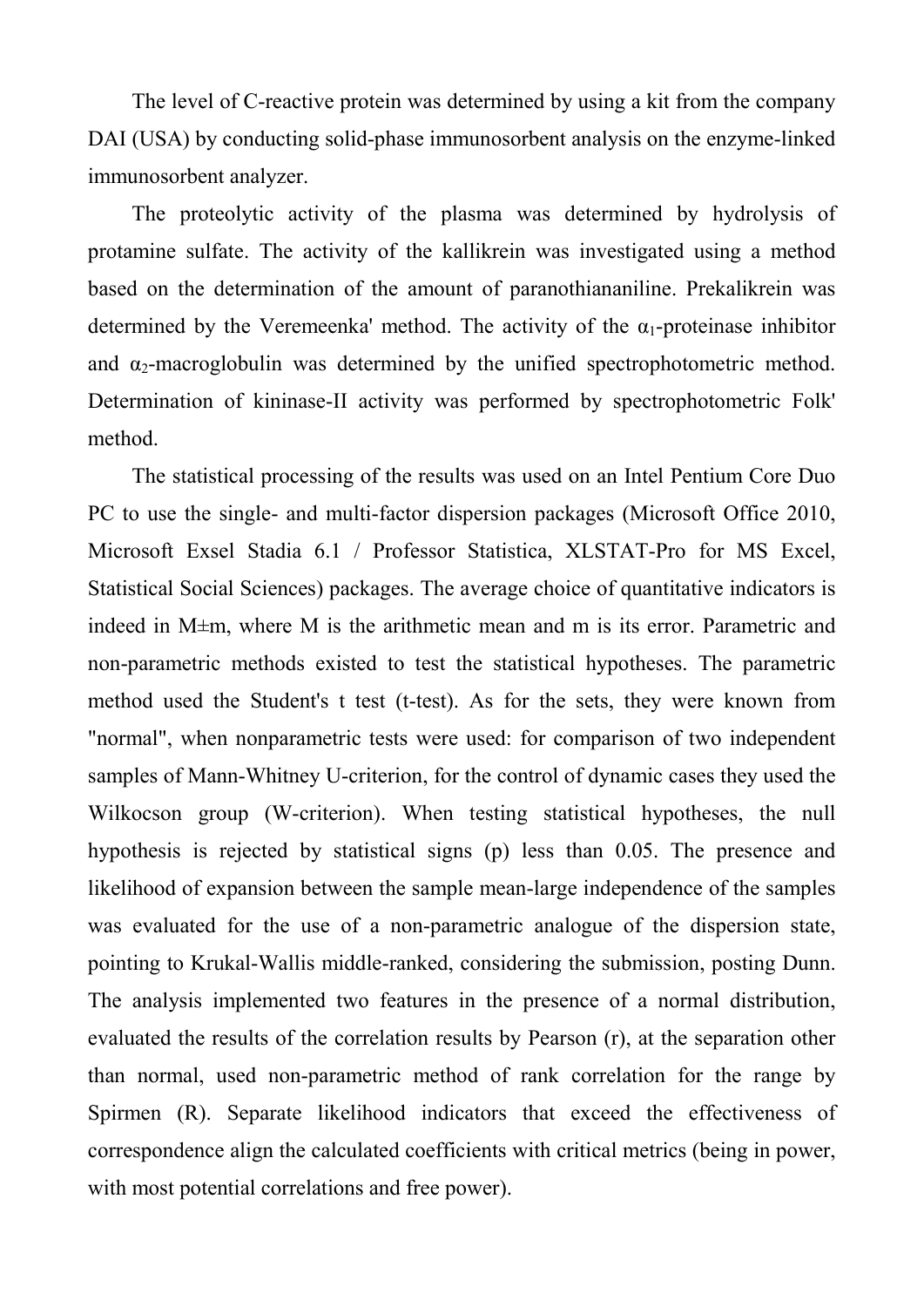**Results of research and their discussion.** Analysis of obtained fecal elastase-1 values has shown the presence of exocrine pancreatic dysfunction in both investigated groups - (153.83 $\pm$ 5.34) mkg/g and (58.65 $\pm$ 4.73) mkg/g respectively in comparison with control group  $(213\pm6.29)$  mkg/g as well as statistically accurate lower level of fecal elastase in second group compared to the first one  $(p<0.05)$ .

It has proved the presence of deeper exocrine pancreatic dysfunction in osteoarthritis with concomitant gastrointestinal disorders and exocrine pancreatic dysfunction as well as presence of mild exocrine pancreatic dysfunction in 1-st group of people diagnosed with isolated osteoarthritis without gastrointestinal disorders  $(p<0.05)$ .

It supports the idea about necessity and importance of this problem investigation and taking into account the presence of exocrine pancreatic dysfunction in both groups for effective complex of patients rehabilitation who were diagnosed with osteoarthritis and concomitant gastrointestinal disorders and osteoarthritis witout concomitant gastrointestinal disorders. Exocrine pancreatic insufficiency remains often undiagnosed in patients with primary osteoarthritis, so it requires in-depth study and development of correction methods.

The statistically significant increase of C-reactive protein was found in to (2.67  $\pm$  0.06) mg/l compared to the control group, where the level was (0.87 $\pm$ 0.03) mg/l, the level of C-reactive protein was  $(6.32 \pm 0.09)$  mg/l in 2-nd group, which was statistically significantly higher than 1-st group and control group  $(p<0.05)$ .

A statistically significant activation of total proteolysis by the level of proteolytic activity of the plasma in both studied groups was revealed, however, in the 2-nd group activation of prekalikrein was more significant. Also, the analysis showed the presence of an increase in specific proteolysis, or kininogenesis, by the level of the proteolytic enzyme of the kallikrein, which plays the most important role in the formation of kinins in the group with comorbid pathology. The decrease in the inactive precursor of kallikrein-prekalikrein in both studied groups was established, however, the decrease in 2-nd group was more significant. There was an elevated  $\alpha_1$ proteinase inhibitor level statistically significantly higher in 2-nd group than in 1-st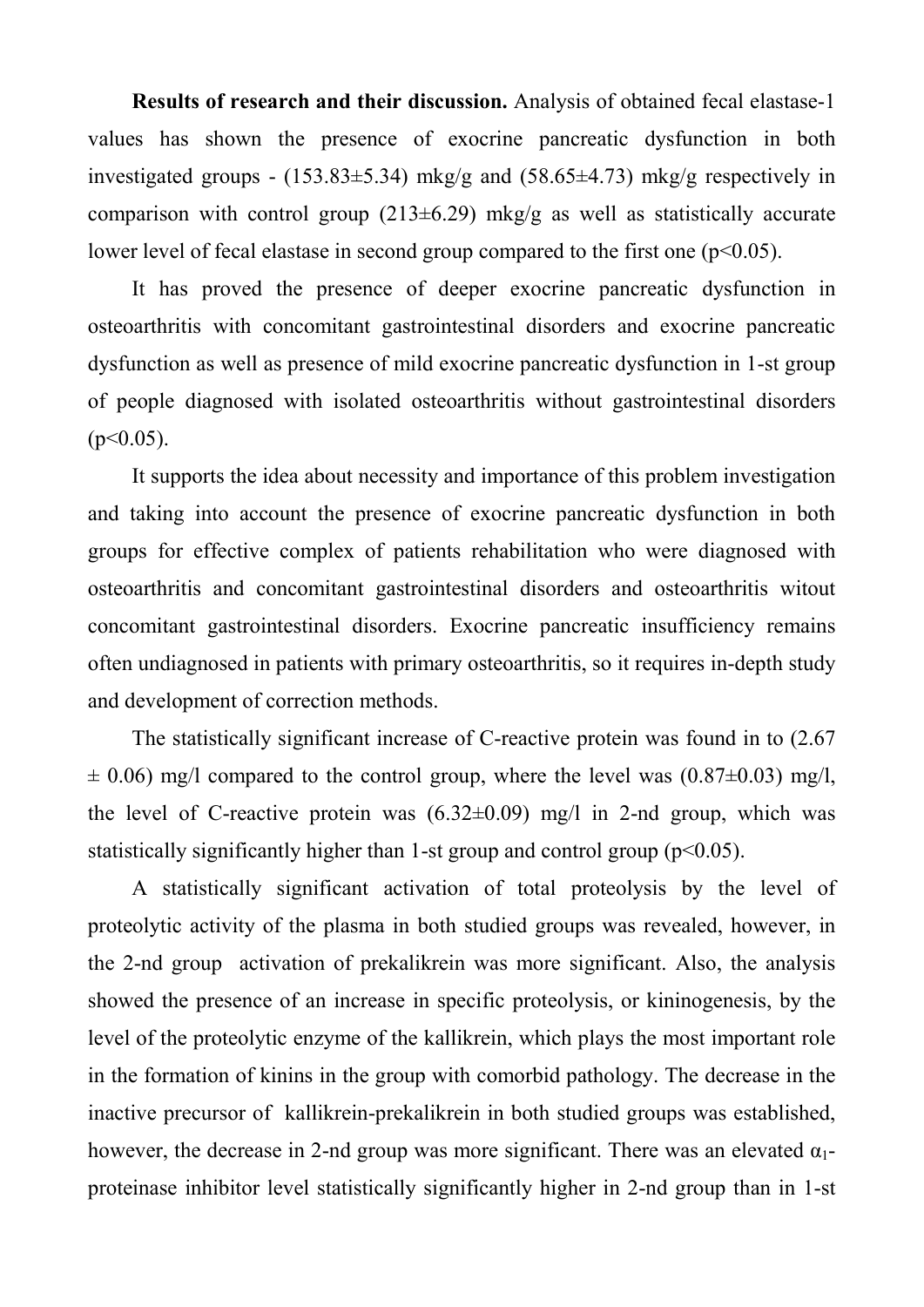group and control group. A statistically significant decrease in  $\alpha_2$ -macroglobulin levels in 1-st and 2-nd groups and 2 was found, but in 2-nd group, the decrease in the level of this indicator was statistically significant. Also, the decrease of kininase-II activity was statistically significant in the comorbidity of the primary osteoarthritis with diseases of the gastrointestinal tract with exocrine pancreatic insufficiency (p <0.05) (Table 2).

| Index of proteolysis                                         | Research group            |                           |                           |
|--------------------------------------------------------------|---------------------------|---------------------------|---------------------------|
|                                                              | Control group<br>$(n=30)$ | Control group<br>$(n=58)$ | Control group<br>$(n=62)$ |
| Proteolytic activity<br>of the plasma, ml of<br>arginine/hl) | $30,41\pm0,71$            | $43,67 \pm 2,29*$         | 48,42±2,31**              |
| Kallikrein,<br>$\mu$ mol/(min)                               | $54,12\pm1,43$            | $136,78 \pm 5,25*$        | $151,65\pm7,42**$         |
| Prekalikrein,<br>$\mu$ mol/(min)                             | 74,79±1,89                | 51,98±2,49*               | $45,18\pm4,35**$          |
| $\alpha_1$ -proteinase<br>inhibitor, $g/l$                   | $1,43\pm0,02$             | $1,65\pm0,02*$            | $1,74\pm0.03**$           |
| $\alpha_2$ -macroglobulin,<br>g/l                            | $1,45\pm0,02$             | $0,95\pm0,03*$            | $0.85 \pm 0.06**$         |
| Kininase-II activity,<br>$\mu$ mol GC/(min)                  | $271,38 \pm 1,45$         | $185,32\pm3,31*$          | $172,45\pm7,86**$         |

**Table 2.** The level of proteolysis indexes in patients with with primary osteoarthritis

Note:

1.  $*$  - significant difference in the data related to the control group ( $p \le 0.05$ ). 2.\*\* - significant difference in the data related the 2-nd group to the 1-th group  $(p < 0.05)$ .

## **Discussion.**

Analyzing the results of other studies and comparing them with ours, it was found that there are many studies on the combination of primary osteoarthritis with other diseases, but little attention is paid to the study of the effect of chronic inflammatory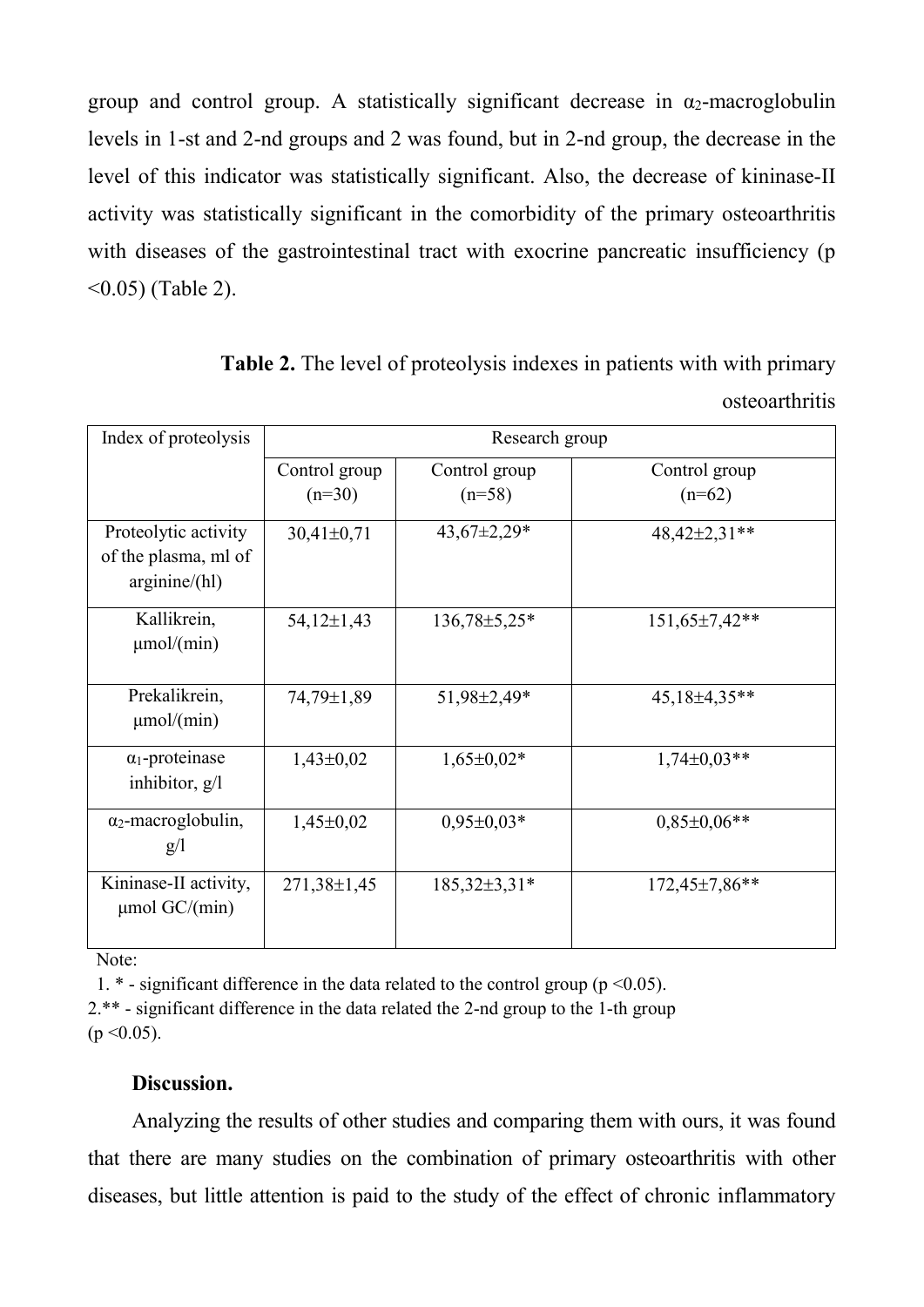process on the course of primary osteoarthritis. There are also few studies on the effect of exocrine pancreatic insufficiency on the course of primary osteoarthritis.

Sum up the results of research, we can talk about the negative influence of chronic inflammatory process to the exocrine pancreatic insufficiency.

The increase of C-reactive protein was found in the 1-st and 2-nd group of patients compared to the control group. The level of C-reactive protein was highest in 2-nd group, indicating increase of chronic inflammatory process in patients with primary osteoarthritis in combination with exocrine pancreatic insufficiency.

In patients with primary osteoarthritis in 1-st and 2-nd groups, a statistically significant activation of the total proteolysis by the level of the proteolytic activity of the plasma was established. Also, the analysis showed the presence of the increase in specific proteolysis, or kininogenesis, by the level of proteolytic enzyme kallikrein. Reduced inactive precursor kallikrein - prekalikrein is established. There was an increased level of  $\alpha_1$ -proteinase inhibitor, which controls the activity of proteolysis, binding trypsin and proteolytic enzymes of internal and external origin. The decrease in the level of  $\alpha_2$ -macroglobulin was found, which indicates the depletion of the inhibitory protection of the organism, because this indicator blocks the kinogenase action of the kallikrein and displays active porteinases of endo- and exogenous origin. Also, decreased activity of kininase-II was revealed, which indicates weakening of the protective reactions of the organism through hyperproduction of kinins ( $p<0.05$ ).

#### **Conclusions**

**1.** More sever exocrine pancreatic dysfunction in case of osteoarthritis and concomitant gastrointestinal disorder and mild exocrine insufficiency of pancreas in patient with osteoarthritis without gastrointestinal disorder were proved.

**2.** The level of C-reactive protein was highest in 2-nd group, indicating increase of chronic inflammatory process in patients with primary osteoarthritis in combination with exocrine pancreatic insufficiency  $(p<0.05)$ .

**3.** A statistically significant activation of total proteolysis by the level of proteolytic activity of the plasma in both studied groups was revealed, however, in